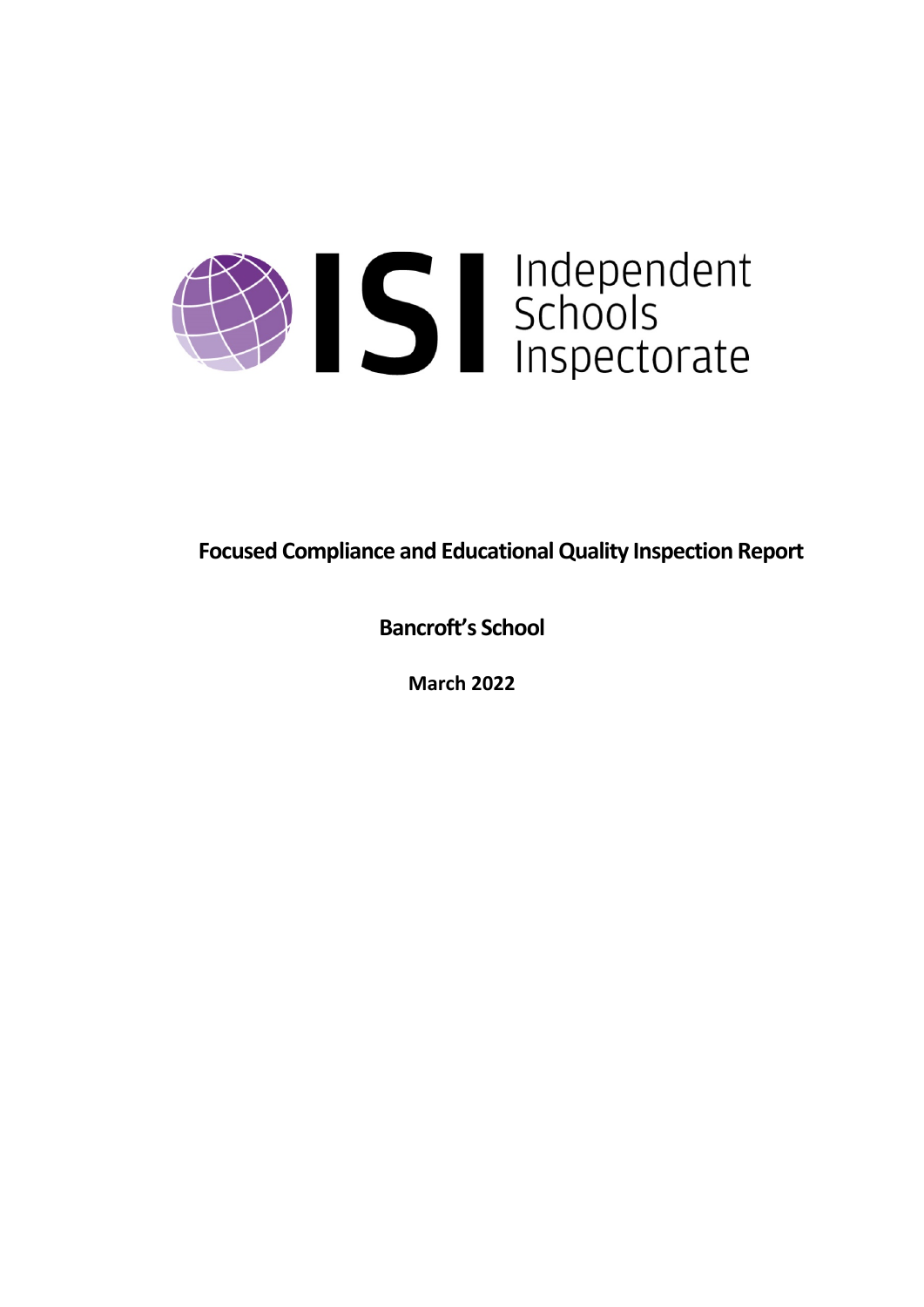## **Contents**

|    | <b>School's Details</b>                                              | 3                       |
|----|----------------------------------------------------------------------|-------------------------|
| 1. | <b>Background Information</b>                                        | 4                       |
|    | <b>About the school</b>                                              | 4                       |
|    | What the school seeks to do                                          | 4                       |
|    | About the pupils                                                     | 4                       |
| 2. | <b>Regulatory Compliance Inspection</b>                              | 5                       |
|    | Preface                                                              | 5                       |
|    | <b>Key findings</b>                                                  | 6                       |
|    | PART 1 - Quality of education provided                               | 6                       |
|    | PART 2 - Spiritual, moral, social and cultural development of pupils | 6                       |
|    | PART 3 - Welfare, health and safety of pupils                        | 6                       |
|    | PART 4 – Suitability of staff, supply staff, and proprietors         | 6                       |
|    | PART 5 - Premises of and accommodation at schools                    | 6                       |
|    | <b>PART 6 - Provision of information</b>                             | $\overline{\mathbf{z}}$ |
|    | PART 7 - Manner in which complaints are handled                      | $\overline{7}$          |
|    | PART 8 - Quality of leadership in and management of schools          | $\overline{\mathbf{z}}$ |
| 3. | <b>Educational Quality Inspection</b>                                | 8                       |
|    | Preface                                                              | 8                       |
|    | <b>Key findings</b>                                                  | 8                       |
|    | <b>Recommendation</b>                                                | 8                       |
|    | The quality of the pupils' academic and other achievements           | 9                       |
|    | The quality of the pupils' personal development                      | 11                      |
| 4. | <b>Inspection Evidence</b>                                           | 13                      |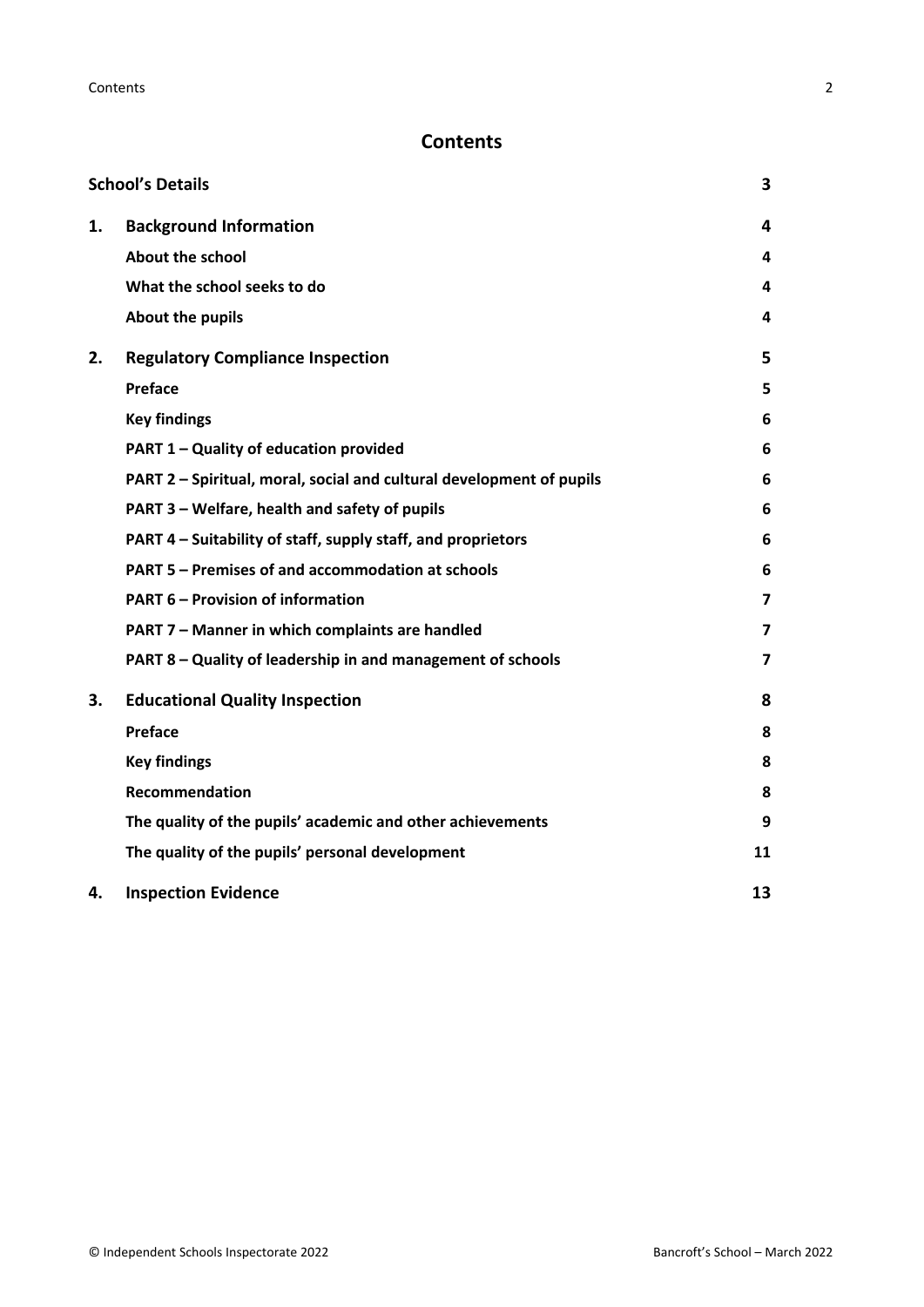| <b>School</b>                    | <b>Bancroft's School</b>                                                                   |     |                   |     |
|----------------------------------|--------------------------------------------------------------------------------------------|-----|-------------------|-----|
| <b>DfE</b> number                | 317/6063                                                                                   |     |                   |     |
| <b>Registered charity number</b> | 1068532                                                                                    |     |                   |     |
| <b>Address</b>                   | <b>Bancroft's School</b><br>611-627 High Road<br><b>Woodford Green</b><br>Essex<br>IG8 ORF |     |                   |     |
| Telephone number                 | 0208 559 0032                                                                              |     |                   |     |
| <b>Email address</b>             | office@bancrofts.org                                                                       |     |                   |     |
| <b>Headmaster</b>                | <b>Mr Simon Marshall</b>                                                                   |     |                   |     |
| <b>Chair of governors</b>        | Mr Ed Sautter                                                                              |     |                   |     |
| Age range                        | 11 to 18                                                                                   |     |                   |     |
| Number of pupils on roll         | 852                                                                                        |     |                   |     |
|                                  | <b>Seniors</b>                                                                             | 623 | <b>Sixth Form</b> | 229 |
| <b>Inspection dates</b>          | 1 to 4 March 2022                                                                          |     |                   |     |

# <span id="page-2-0"></span>**School's Details**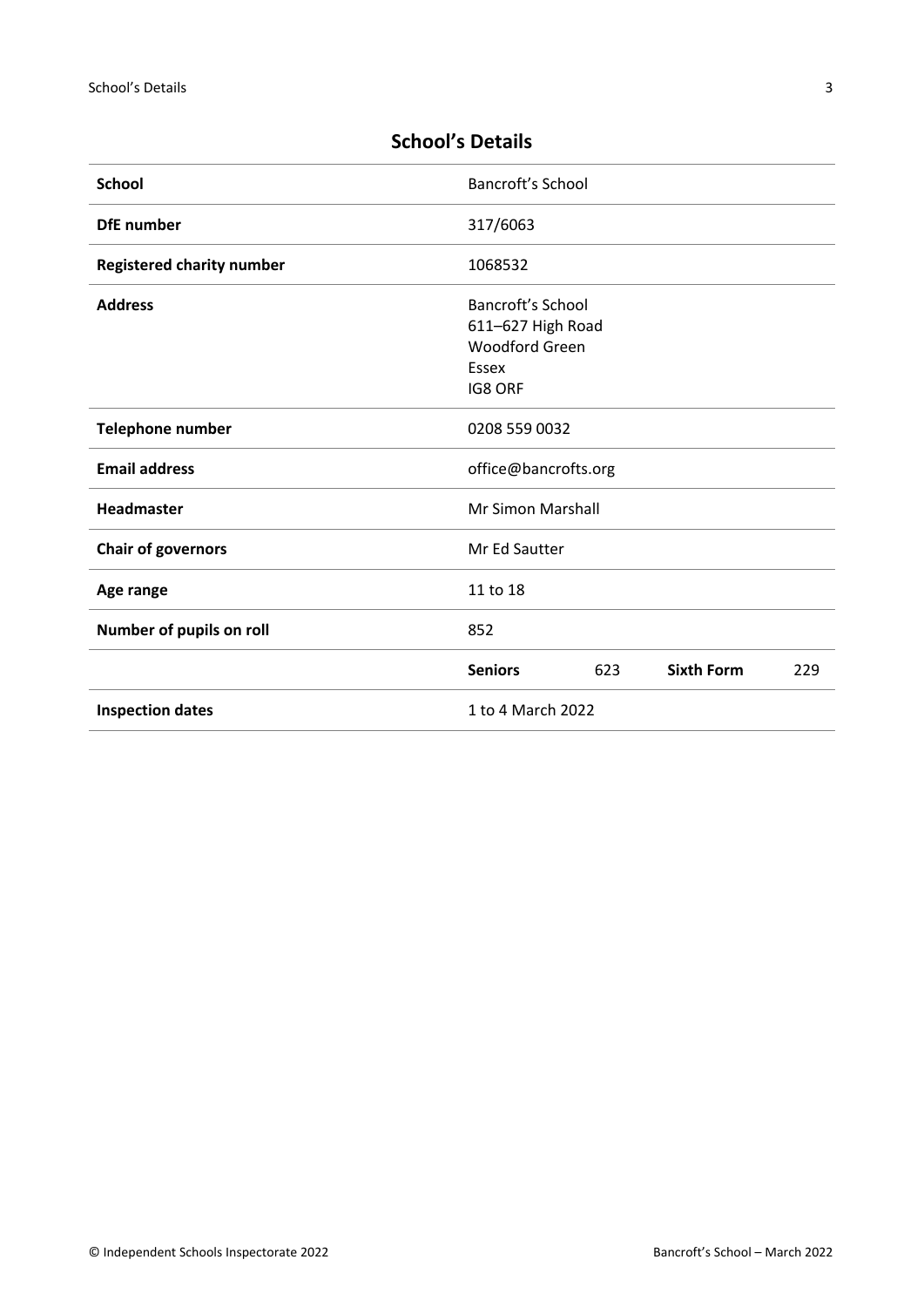### <span id="page-3-0"></span>**1. Background Information**

#### <span id="page-3-1"></span>**About the school**

- 1.1 Bancroft's school is a co-educational day school on the north east edge of London. Founded in 1737, it moved to its present site in 1889. The school is a charitable trust, administered by a governing body and is divided into three sections: the lower school for pupils aged 11 to 13, the middle school for pupils aged 13 to 16, and the sixth form for pupils aged 16 to 18 years. The governing body retains representation from the Worshipful Company of Drapers who founded the school in east London in the 18th century. Since the previous inspection, a new chair of governors has been appointed.
- 1.2 The inspection took into account the circumstances faced by schools during the COVID-19 pandemic and the restrictions imposed by government guidance at various points of the pandemic.

#### <span id="page-3-2"></span>**What the school seeks to do**

1.3 The school aims to encourage pupils to be intellectually curious, to treat others with kindness, and to be true to themselves as well as courageous. It aims to nurture excellence by challenging pupils to achieve their full potential, whilst maintaining a healthy and balanced lifestyle.

#### <span id="page-3-3"></span>**About the pupils**

1.4 Pupils come from families with a range of professional and business backgrounds, mostly from London and the surrounding counties. Nationally standardised test data provided by the school indicate that the ability of the pupils is above average. The school has identified 97 pupils as having special educational needs and/or disabilities(SEND) which include dyslexia and dyspraxia, all of whom receive additional specialist help. No pupils have an education, health and care (EHC) plan. English is an additional language (EAL) for 77 pupils, none of whom require additional support. Data provided by the school identifies many pupils who are more able and the curriculum is modified for them and for others with special talents in sport, music or drama.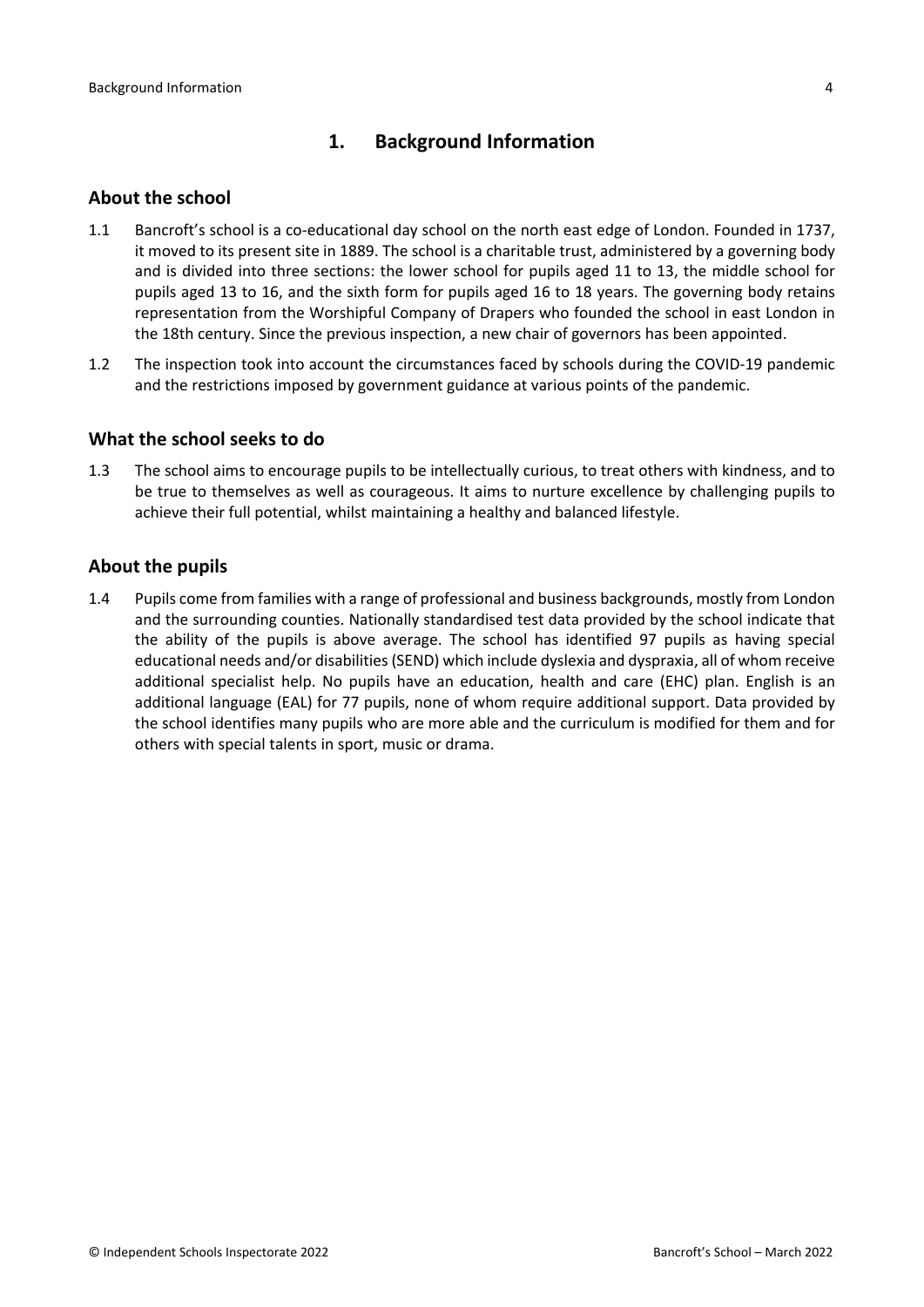### <span id="page-4-0"></span>**2. Regulatory Compliance Inspection**

### <span id="page-4-1"></span>**Preface**

The Independent Schools Inspectorate (ISI) is approved by the Secretary of State to inspect schools which are, or whose heads are, in membership of the associations which form the Independent Schools Council (ISC) and report on the extent to which they meet the Independent School Standards ('the standards') in the Schedule to the Education (Independent School Standards) Regulations 2014. Additionally, inspectionsreport on the school's accessibility plan under Schedule 10 of the Equality Act 2010 and the ban on corporal punishment under section 548 of the Education Act 1996. Inspections also comment on the progress made to meet any compliance action points set out in the school's most recent statutory inspection.

ISI inspections are also carried out under the arrangements of the ISC Associations for the maintenance and improvement of the quality of their membership.

**This is a FOCUSED COMPLIANCE INSPECTION which was combined with an inspection of EDUCATIONAL QUALITY. The FOCUSED COMPLIANCE inspection reports only on the school's compliance with the standards.** The standards represent minimum requirements and judgements are given either as **met** or as **not met**. All schools are required to meet all the standards applicable to them. Where the minimum requirements are not met, this is clearly indicated in the relevant section of the report and the school is required to take the actions specified. In this focused compliance inspection, key standards have been inspected in detail. These are the standards on safeguarding; measures to guard against bullying; arrangements for pupils' health and safety; arrangements to check the suitability of staff; the provision of information; the handling of parents' complaints; and other related aspects of leadership and management. The remaining standards and requirements are deemed to continue to be met unless evidence to the contrary has been found.

Inspections do not include matters that are outside of the regulatory framework described above, such as: an exhaustive health and safety audit; compliance with data protection requirements; an in-depth examination of the structural condition of the school, its services or other physical features; contractual arrangements with parents; an investigation of the financial viability of the school or its accounting procedures.

Inspectors may be aware of individual safeguarding concerns, allegations and complaints as part of the inspection process. Such matters will not usually be referred to specifically in published reports in this document but will have been considered by the team in reaching its judgements.

Links to the standards and requirements can be found here: The Education [\(Independent](http://www.legislation.gov.uk/uksi/2014/3283/contents/made) School Standards) [Regulations](http://www.legislation.gov.uk/uksi/2014/3283/contents/made) 2014.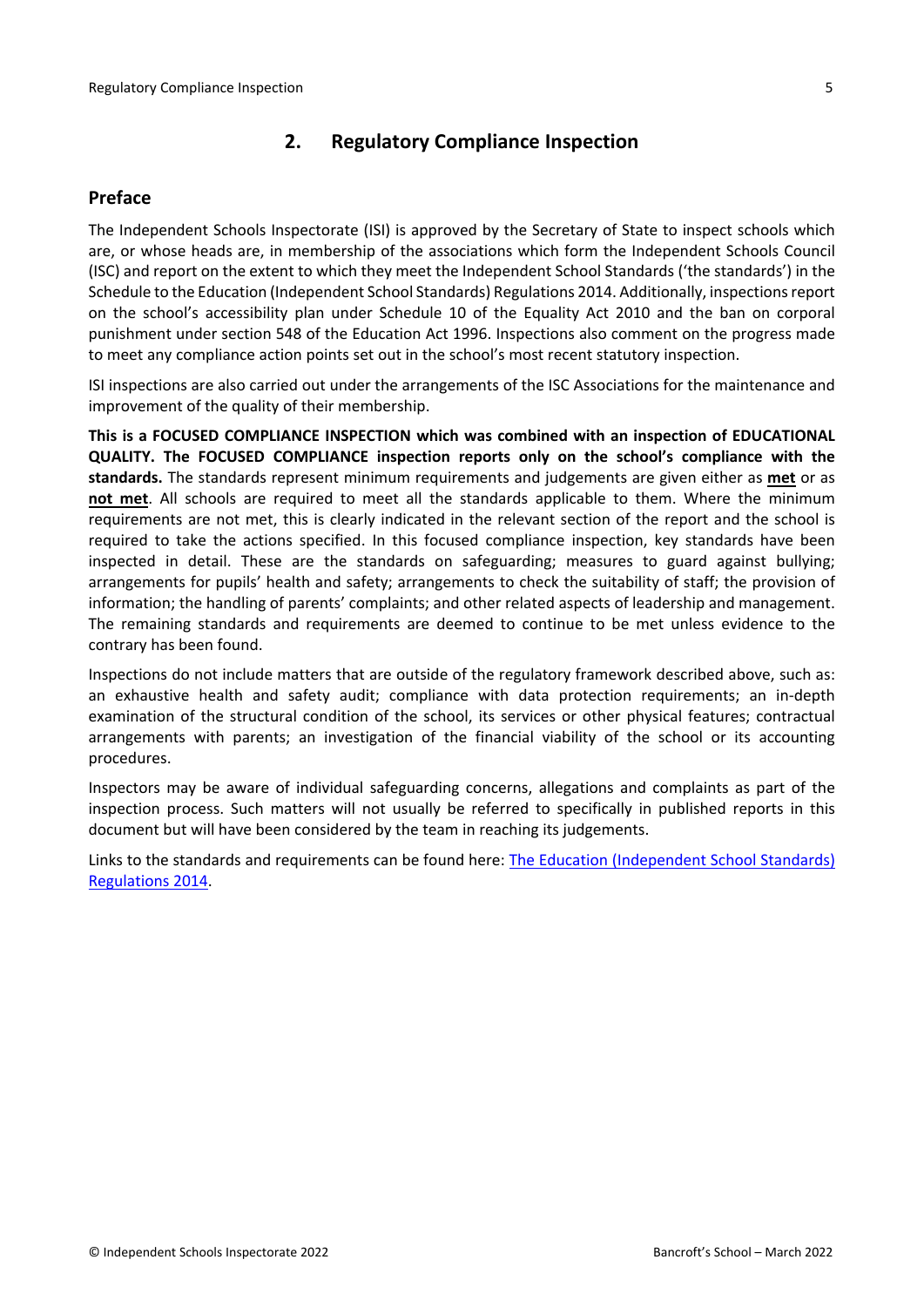### <span id="page-5-0"></span>**Key findings**

**2.1 The school meets the standards in the schedule to the Education (Independent School Standards) Regulations 2014 and associated requirements, and no further action is required as a result of this inspection.**

### <span id="page-5-1"></span>**PART 1 – Quality of education provided**

- 2.2 The school's GCSE and A-level results in the years 2019 to 2021 confirm that teaching enables pupils to make good progress in the context of Part 1 paragraph 3(a).
- 2.3 The curriculum is documented, supported by appropriate plans and schemes of work for the pupils and covers the required breadth of material. The teaching enables pupils to make good progress, encompasses effective behaviour management and is supported by suitable resources. A suitable framework for the assessment of pupils' performance is in place.
- 2.4 Pupils receive relationships and sex education, except in so far as they are lawfully excused. The school has consulted parents and published a written statement of its policy which has regard to the relevant statutory guidance.
- **2.5 The standards relating to the quality of education [paragraphs 1–4] are met.**

### <span id="page-5-2"></span>**PART 2 – Spiritual, moral, social and cultural development of pupils**

- 2.6 Principles and values are actively promoted which facilitate the personal development of pupils as responsible, tolerant, law-abiding citizens.
- **2.7 The standard relating to spiritual, moral, social and cultural development [paragraph 5] is met.**

### <span id="page-5-3"></span>**PART 3 – Welfare, health and safety of pupils**

- 2.8 Arrangements are made to safeguard and promote the welfare of pupils by means that pay due regard to current statutory guidance; good behaviour is promoted; bullying is prevented so far as reasonably practicable; health and safety requirements are met, including those relating to fire safety; provision is made for first aid. Pupils are properly supervised; admission and attendance registers are maintained, as required, and there is a strategic approach to risk assessment. A disability access plan is in place.
- **2.9 The standardsrelating to welfare, health and safety [paragraphs 6–16], the requirement of Schedule 10 of the Equality Act 2010, and the ban on corporal punishment undersection 548 of the Education Act 1996 are met.**

### <span id="page-5-4"></span>**PART 4 – Suitability of staff, supply staff, and proprietors**

- 2.10 The school makes appropriate checks to ensure the suitability of staff, supply staff and proprietors, and a register is kept as required.
- **2.11 The standards relating to the suitability of those in contact with pupils at the school [paragraphs 17–21] are met.**

### <span id="page-5-5"></span>**PART 5 – Premises of and accommodation at schools**

2.12 Suitable toilet and changing facilities, and showering facilities where required by the standard, and appropriate accommodation for pupils' medical and therapy needs are provided. The premises are maintained to a standard commensurate with health and safety; acoustics and lighting are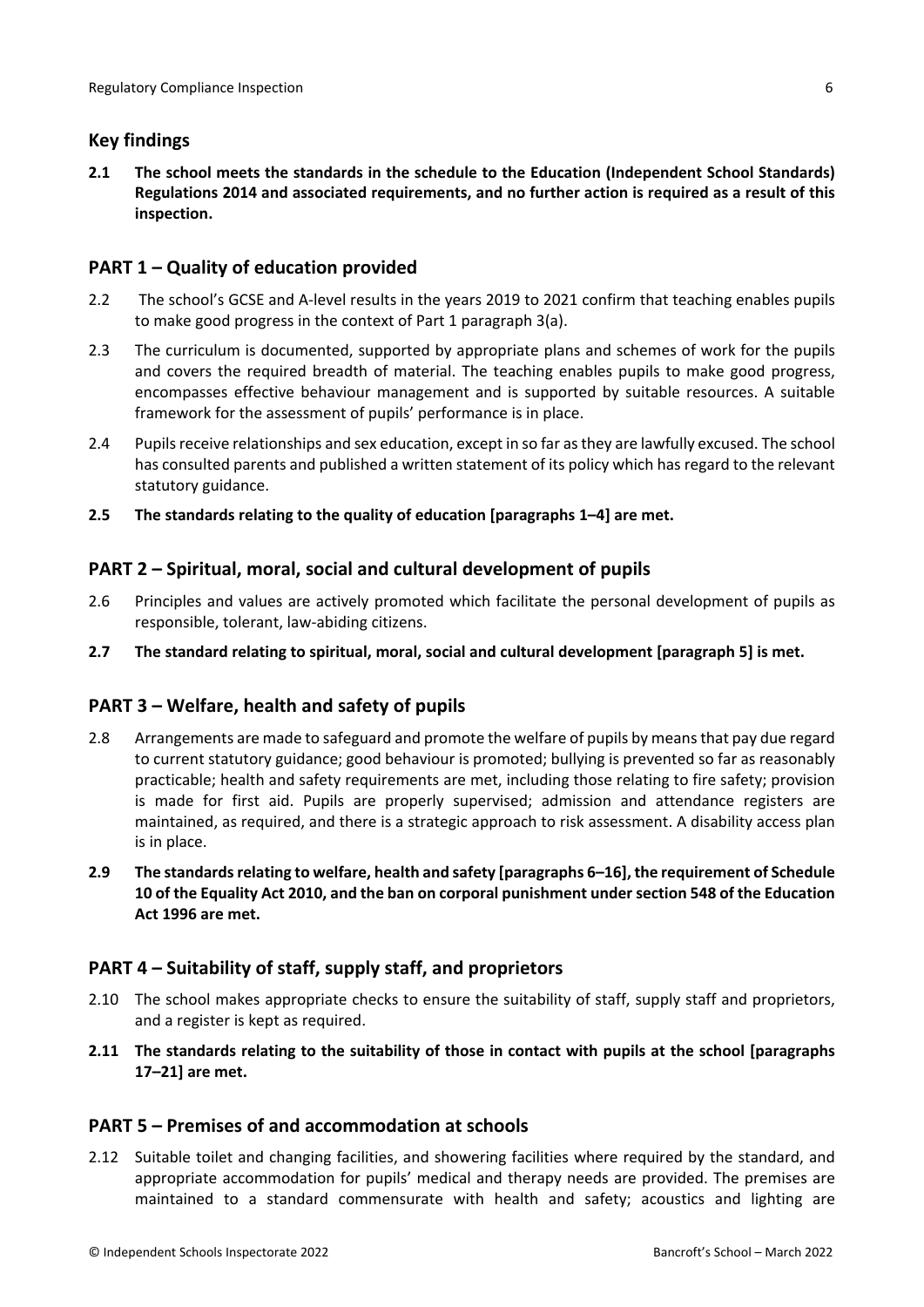appropriate; water provision is adequate. Suitable outdoor space is provided for physical education and outdoor play.

**2.13 The standards relating to the premises and accommodation [paragraphs 22–31] are met.**

#### <span id="page-6-0"></span>**PART 6 – Provision of information**

- 2.14 A range of information is published, provided or made available to parents, inspectors and the Department for Education. This includes details about the proprietor, the ethos of the school and the curriculum, and of the school's arrangementsfor admission, behaviour and exclusions, bullying, health and safety, first aid, details of the complaints procedure, and the number of complaints registered under the formal procedure during the preceding school year, and the provision for any with education, health and care plans or English as an additional language. It also includes particulars of the school's academic performance during the preceding school year, inspection reports and (for parents only) a report at least annually of their own child's progress. The safeguarding policy is posted on the school's website.
- **2.15 The standard relating to the provision of information [paragraph 32] is met.**

#### <span id="page-6-1"></span>**PART 7 – Manner in which complaints are handled**

- 2.16 Parental complaints, if any, are handled effectively through a three-stage process, (informal, formal and a hearing before a panel of three, one of whom isindependent of the school). Each stage has clear time scales, and at the third stage the panel can make findings and recommendations which are communicated to the complainant. Records are kept appropriately, including of any action taken, whether or not a complaint is successful.
- **2.17 The standard relating to the handling of complaints [paragraph 33] is met.**

#### <span id="page-6-2"></span>**PART 8 – Quality of leadership in and management of schools**

- 2.18 The proprietor ensures that the leadership and management demonstrate good skills and knowledge, and fulfil their responsibilities effectively, so that the other standards are consistently met, and they actively promote the well-being of the pupils.
- **2.19 The standard relating to leadership and management of the school [paragraph 34] is met.**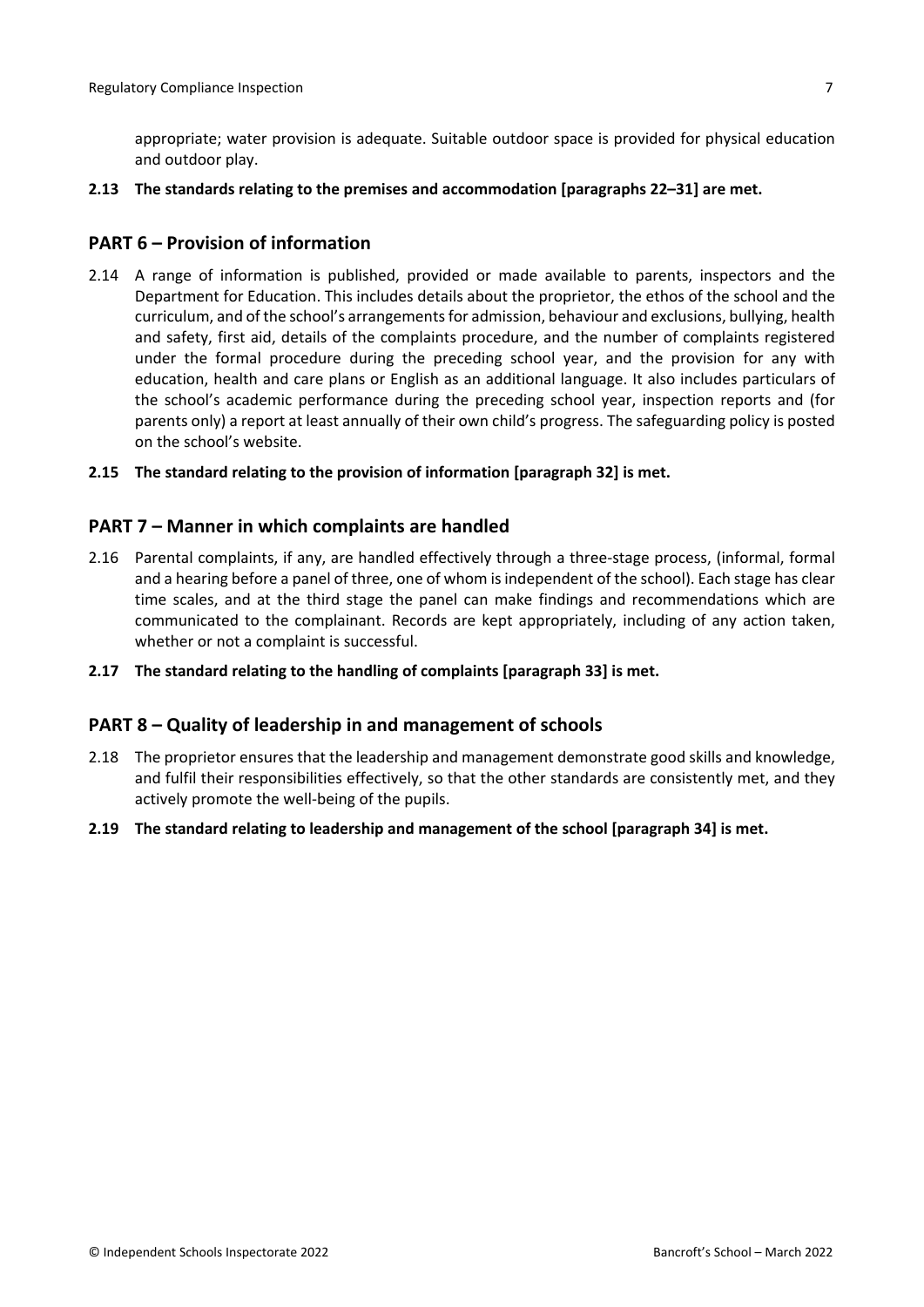## <span id="page-7-0"></span>**3. Educational Quality Inspection**

#### <span id="page-7-1"></span>**Preface**

**The EDUCATIONAL QUALITY inspection reports on the quality of the school's work**. It focuses on the two key outcomes:

- The achievement of the pupils, including their academic development, and
- The personal development of the pupils.

#### **The headline judgements apply one of the ISI descriptors 'excellent', 'good', 'sound' or 'unsatisfactory'.**

Where necessary, National Curriculum nomenclature is used to refer to year groups in the school. Where the school's own names differ from those used nationally, the details are given in the table below:

| School name       | National Curriculum name |  |  |
|-------------------|--------------------------|--|--|
| Third form        | Year 7                   |  |  |
| Remove form       | Year 8                   |  |  |
| Lower fourth form | Year 9                   |  |  |
| Upper fourth form | Year 10                  |  |  |
| Fifth form        | Year 11                  |  |  |

### <span id="page-7-2"></span>**Key findings**

- 3.1 The quality of the pupils' academic and other achievements is excellent.
	- Pupils display exemplary and aspirational attitudes to their learning.
	- Pupils' knowledge, skills and understanding develop to an extremely high level as they move through the school.
	- Pupils are excellent communicators; their speaking, listening, reading and writing skills are extremely well developed.
	- Pupils make significant progress from their starting points, especially in lessons where active contribution is encouraged.
- 3.2 The quality of the pupils' personal development is excellent.
	- Pupils' spiritual understanding and appreciation of the non-material aspects of life are excellent.
	- Pupils are naturally inclusive and demonstrate a particularly strong acceptance of those who have a different background or belief to their own.
	- Pupils' social development is excellent; they collaborate with ease in lessons and in extracurricular activities.
	- Pupils display an extremely strong moral awareness and have a clear understanding of right and wrong.

### <span id="page-7-3"></span>**Recommendation**

The school should make the following improvement: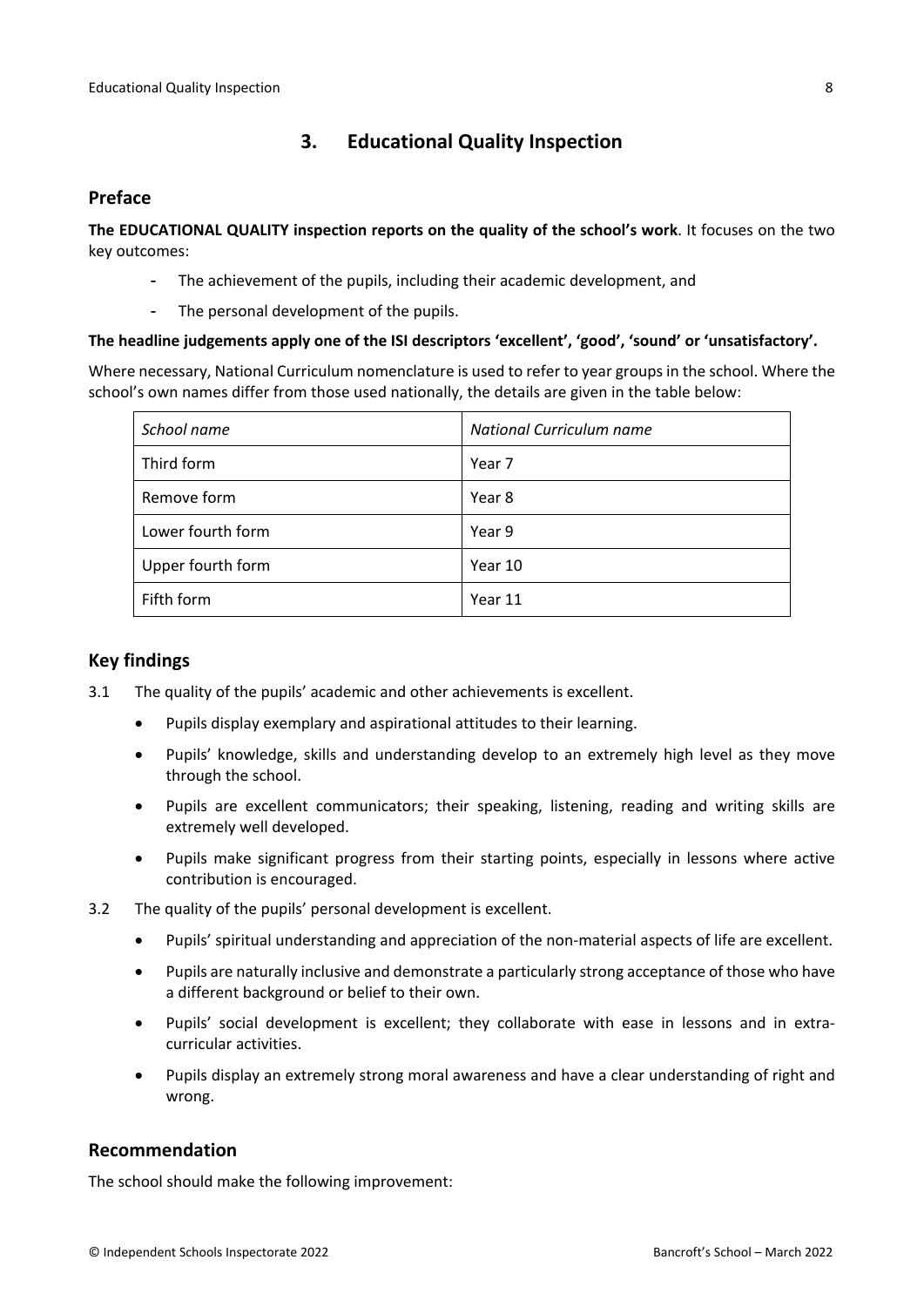Ensure that pupils are consistently challenged to work at greater depth and to develop their critical thinking skills to the fullest extent in all lessons.

#### <span id="page-8-0"></span>**The quality of the pupils' academic and other achievements**

- 3.3 The quality of the pupils' academic and other achievements is excellent.
- 3.4 Pupils' attitudes to learning are excellent. They are ambitious and aspirational and are keen to find ways to improve their attainment and to deepen their understanding. In almost all lessons, pupils seek to collaborate with one another instinctively to complete tasks and to solve problems. In English, for example, pupils worked together highly effectively to discuss and critique model answers. In history, pupils eagerly debated and challenged each other's interpretation of evidence to reach a highly detailed, subtly nuanced and much enhanced understanding of Stalin's character. Throughout the school, pupils constantly look to improve their work and to hone their skills, as seen in a geography lesson where pupils questioned incisively and persistently to ensure they fully grasped the best methodology in answering examination questions. Pupils of all ages set ambitious but realistic targets for themselves, encouraged and supported by their teachers, who offer excellent feedback in lessons and in pupils' workbooks. When given opportunity, pupils love to take charge of their learning and to extend their knowledge and understanding beyond the narrow confines of examination specifications, as seen in a physics lesson where pupils linked images from radio telescopes to visualise the formation of galaxies. Pupils' written work across all subjects, reflects their obvious pride in completing tasks thoroughly and the effort they make to produce high-quality responses to assignments.
- 3.5 Pupils display extremely well-developed study skills. They think critically, question incisively and analyse logically. In geography, for example, pupils expertly interpreted data on sand dunes, synthesising their knowledge of different coastal erosion patterns to hypothesise how the coast and sand dunes would change in the future. In biology, pupils extended and deepened their understanding of gene operation, by asking highly focused questions and employing powerful reasoning. Pupils are highly proficient at using their prior knowledge to enhance their understanding of new topics. In physics, for example, pupils used their knowledge of the properties of gases expertly to hypothesise about the nature of a gas at an extremely low temperature. In a few lessons, where the teaching was more directive and narrowly exam-focused, pupils were not able to employ their critical thinking skills to explore ideas in depth or to take charge of their own learning and, as a result, their progress was more limited.
- 3.6 The overall achievement of pupils demonstrates excellent progress and successful fulfilment of the school's aims to nurture excellence and to encourage all pupils to achieve their full potential. GCSE results in 2018 to 2019 were well above the national average with over half the grades awarded at grade nine. Centre- and teacher-assessed grades in 2020 and 2021 show that this performance has been sustained. Similarly at A level results in 2018 and 2019 were well above the national average with over two thirds of grades awarded at A\* or A. In 2020 and 2021 centre- and teacher-assessed grades show similar attainment. Data provided by the school indicate that almost all pupils at both GCSE and A level exceed the expected grades for their ability, demonstrating excellent progress. Pupils' outstanding progress is supported by the highly effective tracking and assessment procedures provided by the school to monitor pupils' progress and to measure their attainment.
- 3.7 Pupils of all ages are excellent communicators. They are fluent, articulate and adept at using language carefully to express complex ideas in lessons. In a religious studies lesson, pupils reflected sensitively on Buddhist concepts and discussed eloquently how suffering affects peoples' perspectives on life. In modern language lessons, pupils spoke fluently and with great confidence, also displaying excellent listening skills. Pupils' use of technical vocabulary is excellent as seen in a further mathematics lesson where pupils explained differential equations clearly and precisely using correct mathematical terms. Out of lessons, pupils engage in conversation naturally and enthusiastically with one another and with adults, showing engaging humour as well as sensitivity and a depth of understanding of more serious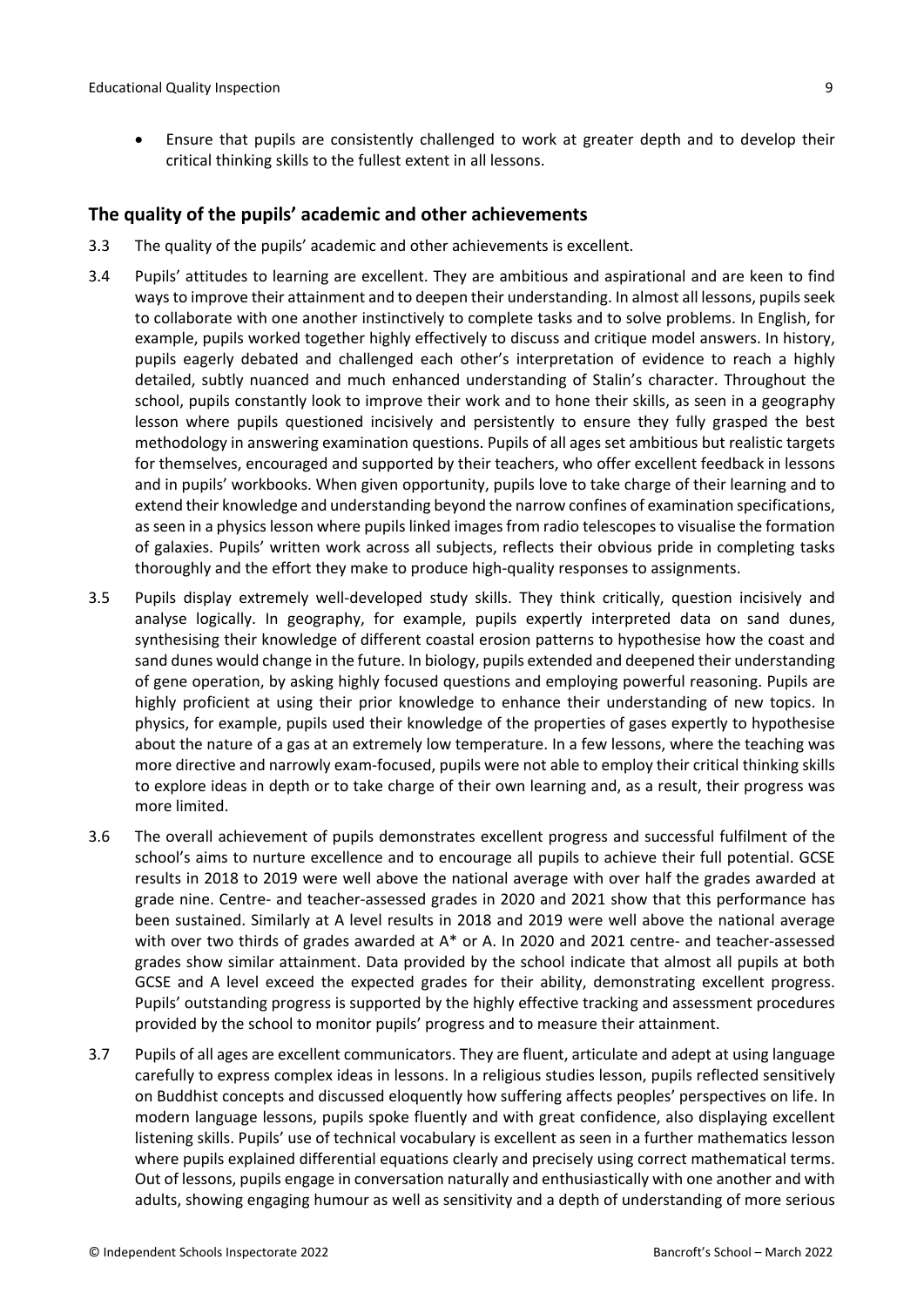issues. Pupils' listening skills are excellent. In all lessons pupils are deeply attentive and listen carefully to instructions. In a physical education lesson, highly enthusiastic pupils instantly stopped to receive further instruction before continuing to practise floor gymnastics and, in drama, pupils listened carefully to increasingly complex instructions, when exploring sequenced physical work. In discussion groups and meetings, pupils listen sensitively to others' opinions before offering their own and they often add to others' views to reach a shared understanding. Pupils' written work displays extremely high levels of literacy, exhibiting clear structure, excellent control of language and the ability to write analytically, creatively and coherently.

- 3.8 Pupils of all ages display excellent levels of knowledge, skills and understanding in a wide range of subjects. In their questionnaires, a very large majority of pupils felt their skills and knowledge improve in most lessons. Evidence from lesson observations, pupil interviews and the scrutiny of pupils' work confirmed these views. In chemistry, pupils demonstrated an excellent knowledge of oxidation reactions and in history pupils had an excellent level of knowledge on which to base their analysis of British election patterns in the 1960s. Pupils have a deep understanding of their subjects, often beyond the level expected for their age, reflecting their natural curiosity. For example, in Latin, pupils displayed an outstanding understanding of Latin infinitives in all their forms, tenses and voices. In electronics, pupils had a sophisticated and purposeful understanding of the components they were using. Pupils demonstrate extremely strong skills in many subject areas. In design technology, for example, pupils were highly adept in using tools to produce a circular polo shape in wood and, in a swimming lesson, pupils were particularly skilful when demonstrating a precise technique in their front crawl strokes. Pupils' development of excellent knowledge, skills and understanding is enabled by teachers who are committed to helping pupils to improve and achieve their full potential, especially in public examinations.
- 3.9 Pupils demonstrate extremely strong skills in numeracy. In mathematics, pupils were able to hypothesise about the efficiency of their methods for solving problems and to analyse the relative efficiency of different methods, reflecting a deep understanding of concepts and principles. Pupils of all ages apply mathematical skills with natural ease across their subjects. In physics, for example, pupils displayed high-order mathematical reasoning to explain the behaviour of sub-atomic particles and, in history, pupils showed an extremely strong ability to analyse statistical data, when considering voting patterns. Throughout the school, pupils' evident enjoyment of mathematicsisfacilitated through their regular involvement and success in various external competitions.
- 3.10 Pupils have good ICT skills. In a computer science lesson, pupils showed a good level of understanding in designing a flow chart to illustrate an algorithm. Pupils use information and communication technology (ICT) effectively across the curriculum to enhance or support their learning through notemaking in lessons and as a tool for research. In design technology, pupils were skilful in using software to design products and to evaluate different solutions before beginning a project and, in geography, pupils used software effectively to plot graphs and represent data. Similarly, in music, pupils showed a good ability to use software to create, notate and replay their compositions.
- 3.11 Pupils reach an extremely high level of achievement in a range of physical and creative activities. Pupils' lives are enriched by the many opportunities provided by the school to compete in sport, to perform in drama and music, to participate in the Duke of Edinburgh's award scheme (DofE), to join the combined cadet force (CCF) or to enjoy the wide range of clubs and societies. School teams have enjoyed national success in netball and hockey and individual pupils play rugby, cricket and tennis at regional level. Results in mathematics and science Olympiads are outstanding. In drama and music, many pupils achieve high grades in examinations and perform at prestigious venues. In response to their questionnaires, almost all parents felt that the school provides a suitable range of extracurricular activities and inspection evidence confirms that most pupils enjoy busy and successful lives beyond the classroom.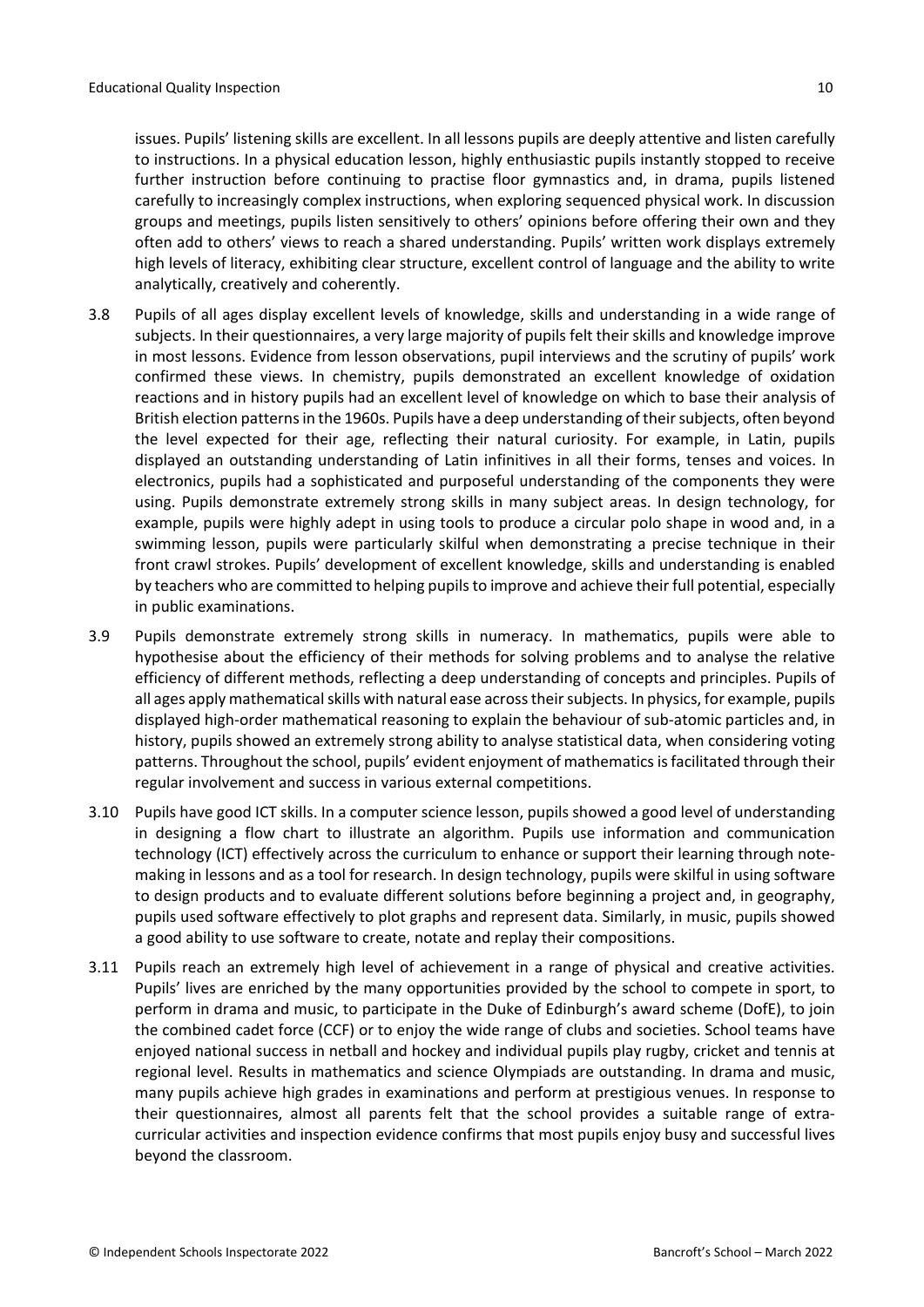### <span id="page-10-0"></span>**The quality of the pupils' personal development**

- 3.12 The quality of the pupils' personal development is excellent.
- 3.13 Pupils are extremely self-confident, without any hint of arrogance. Pupils understand themselves and their needs very well. For example, pupils recognise a growing need to support pupils with mental health concerns and are appreciative of the increased provision of counselling facilitated by the leadership and management of the school. Pupils have an extremely mature understanding of their academic strengths and relative weaknesses because teachers' expectations are clear and the excellent feedback on pupils' work helps them to reflect and to set personal targets for improvement. Pupils show extremely strong self-discipline, resilience and tenacity in pursuing their goals, constantly seeking guidance and advice from staff. Pupil leaders display a high level of self-esteem, relishing any opportunity to assume a position of responsibility in sport, the combined cadet force or to run a society. In interviews, pupils spoke enthusiastically about how proud they are of their school and the opportunities it offers them to prepare for the next stage in their lives.
- 3.14 Pupils of all ages are acutely aware of the importance of making good decisions about their careers. They value the support of the school in helping them to choose subjects that suit their interests and talents rather than choices aimed at a particular career or profession. Pupils spoke wisely about the need to make appropriate choicesin their personal lives and most pupilsfelt that the school's *Learning for Life* programme has helped them to be better informed and more aware of the importance of respect and sensitivity in personal relationships. Pupils are keen to express their views and influence decisions through the pupil-led *Congress* and although a small minority of pupils felt the school does not listen to their views, pupils have recently been consulted about changing the uniform, shaping lunch menus, discussing the school's behaviour management policy, and appointing members ofstaff. In lessons, pupils make mature decisions when planning their work, as seen in drama where pupils had a sophisticated understanding of how individual and collective decisions might impact the outcome of their devised pieces.
- 3.15 Pupils have an excellent and deep spiritual awareness of the non-material aspects of life. Pupils of all faiths and none value the opportunity for quiet reflection in chapel, described by one pupil as'an oasis for contemplation'. Pupils who wish to express or explore their faith appreciate enormously the various opportunities for worship and discussion provided through the chapel, the Muslim assembly, the Jewish society and the multi-faith prayer room. Pupils are supported in their spiritual development by staff who take obvious pride in the diversity of the school's population and prioritise contemplation and reflection over the promotion of any particular faith or belief. Pupils have a strong appreciation of music and art, nurtured through house meetings and assemblies, where pupils regularly perform, and through high-quality pupil artwork around the school.
- 3.16 Pupils display an extremely strong moral understanding and a deeply-rooted awareness of right and wrong. They respect the school rules and understand the importance of accepting responsibility for their own behaviour. Of those pupils who responded to the questionnaire, all felt the school expected them to behave well but a small minority felt that pupils do not always treat each other with kindness or respect. Inspectors raised these concerns in conversation with a significant proportion of pupils, almost all of whom expressed a contrary view. Pupils felt that, on the very rare occasions when unkindness occurs, it stems from a natural and mostly healthy competitiveness to achieve high grades. Pupils' behaviour in lessons, between lessons, in the lunch queue and around school at break and lunchtimes, is impeccable. Pupils are unfailingly courteous and respectful in their interactions with their peers and with staff. These values of mutual courtesy and kindness are modelled by supportive staff, who create a strong sense of community within the school.
- 3.17 Pupils' social development is excellent. They work together extremely well, understanding how to achieve common goals and how to solve problems successfully. Pupils collaborate instinctively and purposefully in lessons and activities to improve their learning and to achieve shared objectives. This was demonstrated in design technology, where pupils offered highly constructive feedback on each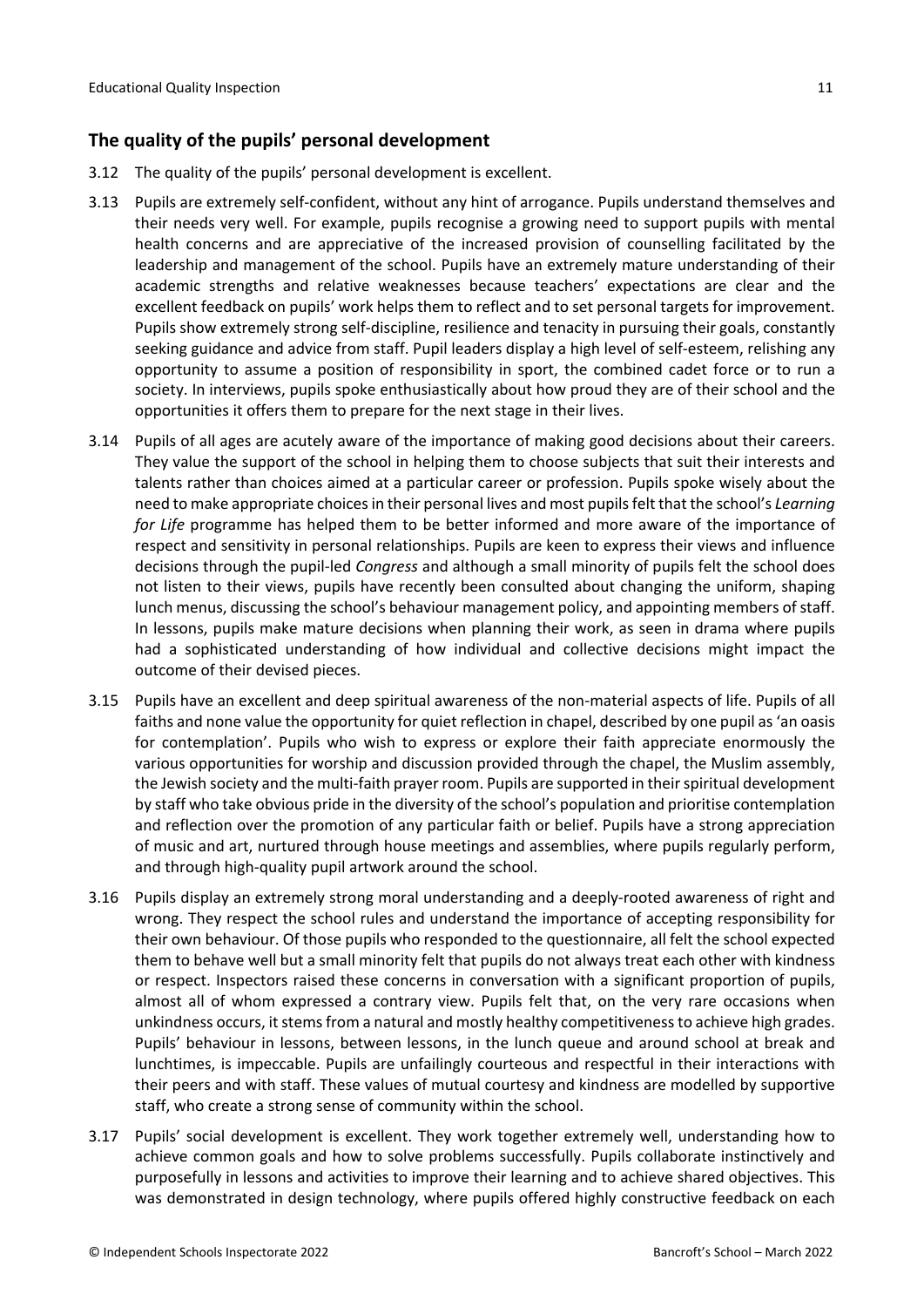other's designs, and in art, where pupils sensitively and perceptively offered fellow pupils advice to improve their painting. In form periods, pupils clearly enjoy one another's company, and relish the opportunities to compete in quizzes or share their experiences. In a meeting to discuss preparations for the forthcoming *International Women's Week*, pupils displayed a high degree of collaboration and organisation as they planned events and allocated roles. Pupils work together with considerable success to produce a number of school-based magazines and publications, and pupils collaborate highly effectively in a wide range of house competitions and activities.

- 3.18 Pupils make an outstanding contribution to the life of the school and, when opportunities allow, to the wider community. They embrace responsibilities readily at house and school level and willingly take the lead in organising charitable events. Pupils' support for the local foodbank is immense as is their enthusiasm to fund-raise for a variety of local and international projects. Pupils are keen to volunteer to support local primary schools, through leading lessons and activities, and by acting as life-guards and helpers when local children use the school pool. Within school, pupils lead societies and activities, showing a highly-developed sense of community-spirit. Individual pupils regularly take the lead in directing drama productions or leading musical groups. Some older pupils volunteer as mentors for younger pupils and, where these relationships work well, considerable mutual benefits accrue. Pupils are hugely supported in their personal development by enthusiastic house staff who facilitate many events and promote an ethos of service within and beyond the school community.
- 3.19 Pupils have a profound understanding of cultural diversity. A clear sense of mutual respect and appreciation of one another emerges naturally as pupils from many different backgrounds learn and work well together. In religious studies lessons, pupils share beliefs and debate moral issues, affirming one another whilst appreciating different perspectives. Pupils of all ages understand and respect the importance of well-established groups to discuss issues of race, religion, LGBTQ+ and women's rights, and benefit from the influence of these groups in creating a sense of inclusiveness within the school community. Pupils' personal development is enhanced by the school leadership's encouragement of pupils from all faiths and none to lead assemblies and collective activities that promote and celebrate diversity within the school community.
- 3.20 Pupils have a good sense of how to stay safe and healthy. They display an extremely secure knowledge of on-line safety because they are well educated about the risks. Pupils who have a clear academic focus also appreciate the importance of maintaining a balanced lifestyle, reflecting the aim of the school to encourage pupils to develop a broad range of interests. Pupils clearly understand the importance of physical exercise to complement their academic studies. Many take the opportunity to participate in voluntary fitness and exercise sessions alongside the compulsory games curriculum. Pupils are highly sensitive to their own mental health needs and a few pupils felt that the school's support for pupils' mental well-being, whilst increasing through the provision of additional counsellors, still does not yet fully meet demand. Pupils are aware of the need to maintain a healthy diet and they enjoy the wide range of nutritious food available at lunchtimes.